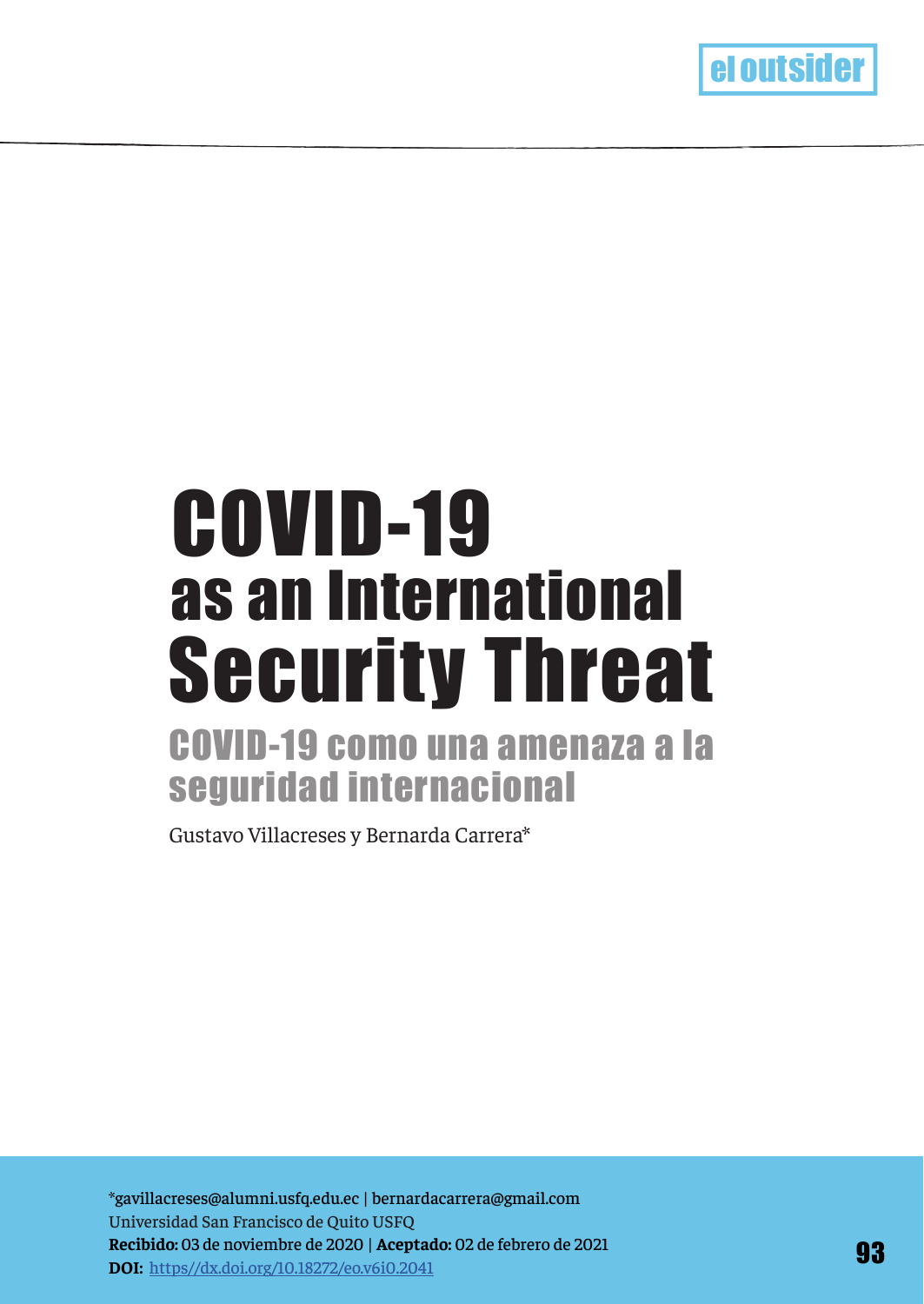## **Abstract**

After the Cold War, a transition occurred in the international relations paradigm; it was necessary to redefne what was considered a threat to international security. As a result, human security doctrine was established, and suggested that the international security agenda should focus on people and their needs, rather than the state's. In the globalized and interrelated world we live nowadays, infectious diseases spread rapidly, and their consequences can be catastrophic. Hence, pandemics should be considered as an international security threat. This paper aims to examine the COVID-19 pandemic as such. We discuss the change from international security towards human security; health security as a theoretical framework; the evolution of COVID-19 in the context of modern international security paradigm and international health security enforcement; and the securitization of the pandemic. As result, based on the evidence presented, it is clear that COVID-19 has a severe efect on the international community, afecting both human lives and the global economy. Consequently, COVID-19 has been securitized; and needs to be internationally addressed to serve as a precedent for future health security threats.

## Keywords:

COVID-19, pandemic, international security, human security, health security, securitization, politicization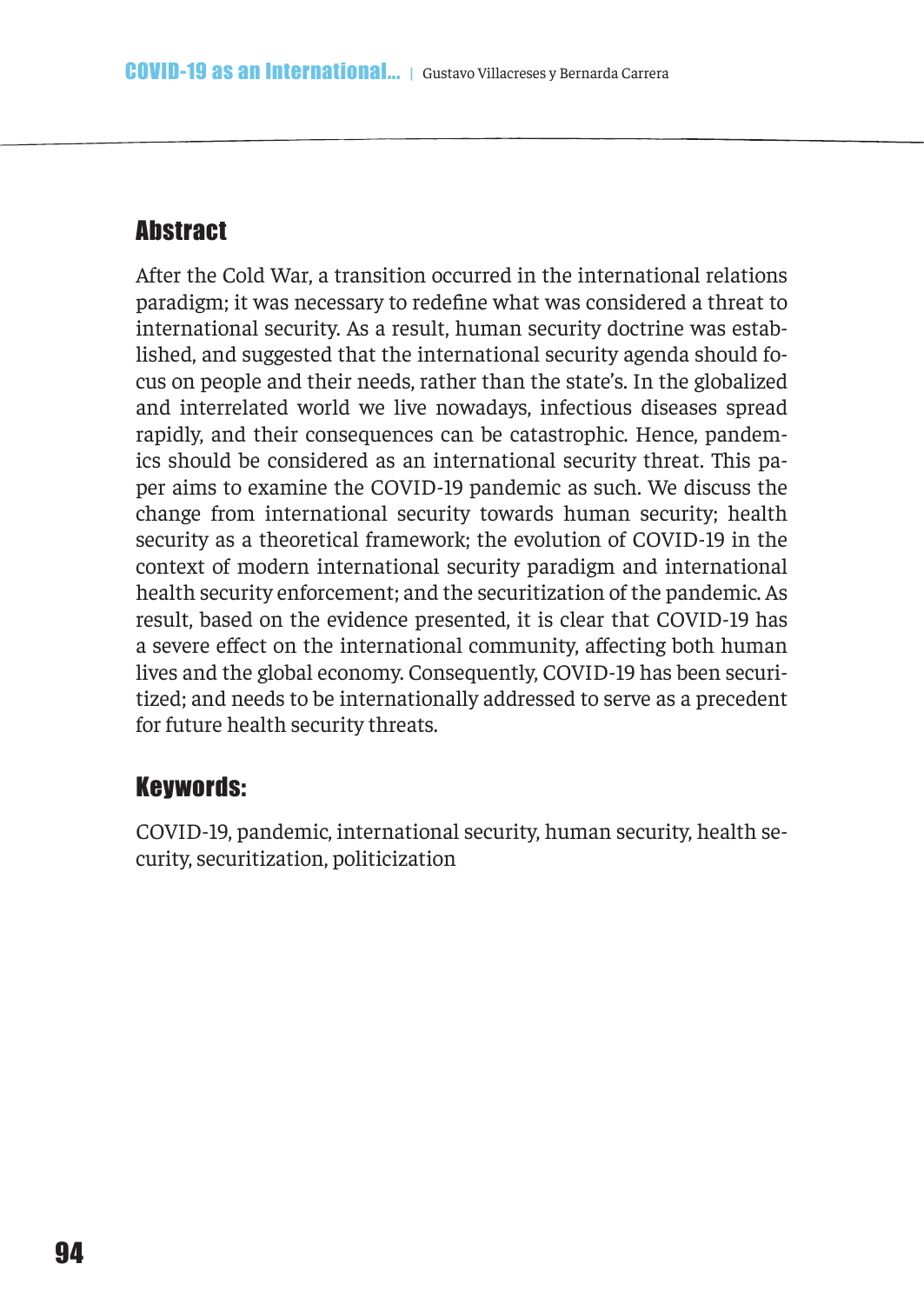## Resumen

Después de la Guerra Fría se produjo una transición en el paradigma de las relaciones internacionales, entonces fue necesario redefnir lo que se consideraba una amenaza para la seguridad internacional. Como resultado, se estableció la doctrina de la seguridad humana, que sugiere que la agenda de seguridad internacional debería centrarse en las personas y sus necesidades, más que en los Estados. En el mundo globalizado e interrelacionado que vivimos hoy en día, las enfermedades infecciosas se propagan rápidamente y sus consecuencias pueden ser catastrófcas. Por lo tanto, las pandemias deben considerarse una amenaza para la seguridad internacional. Este trabajo tiene como objetivo examinar la pandemia del COVID 19 como aquello. Discutimos el desarrollo de la seguridad internacional hacia la seguridad humana; la seguridad sanitaria como marco teórico; la evolución de la actual pandemia en el contexto del paradigma moderno de seguridad internacional y la aplicación de la seguridad sanitaria internacional; y, la securitización de la pandemia. Como resultado, con base en la evidencia presentada, es claro que el CO-VID 19 tiene un efecto severo en la comunidad internacional, tanto en vidas humanas como en la economía global, y ha sido securitizada. Como consecuencia, esta debe ser abordada con enfoque internacional y servir como un precedente para futuras amenazas a la seguridad sanitaria.

## Palabras clave:

COVID-19, pandemia, seguridad internacional, seguridad humana, seguridad sanitaria, securitización, politización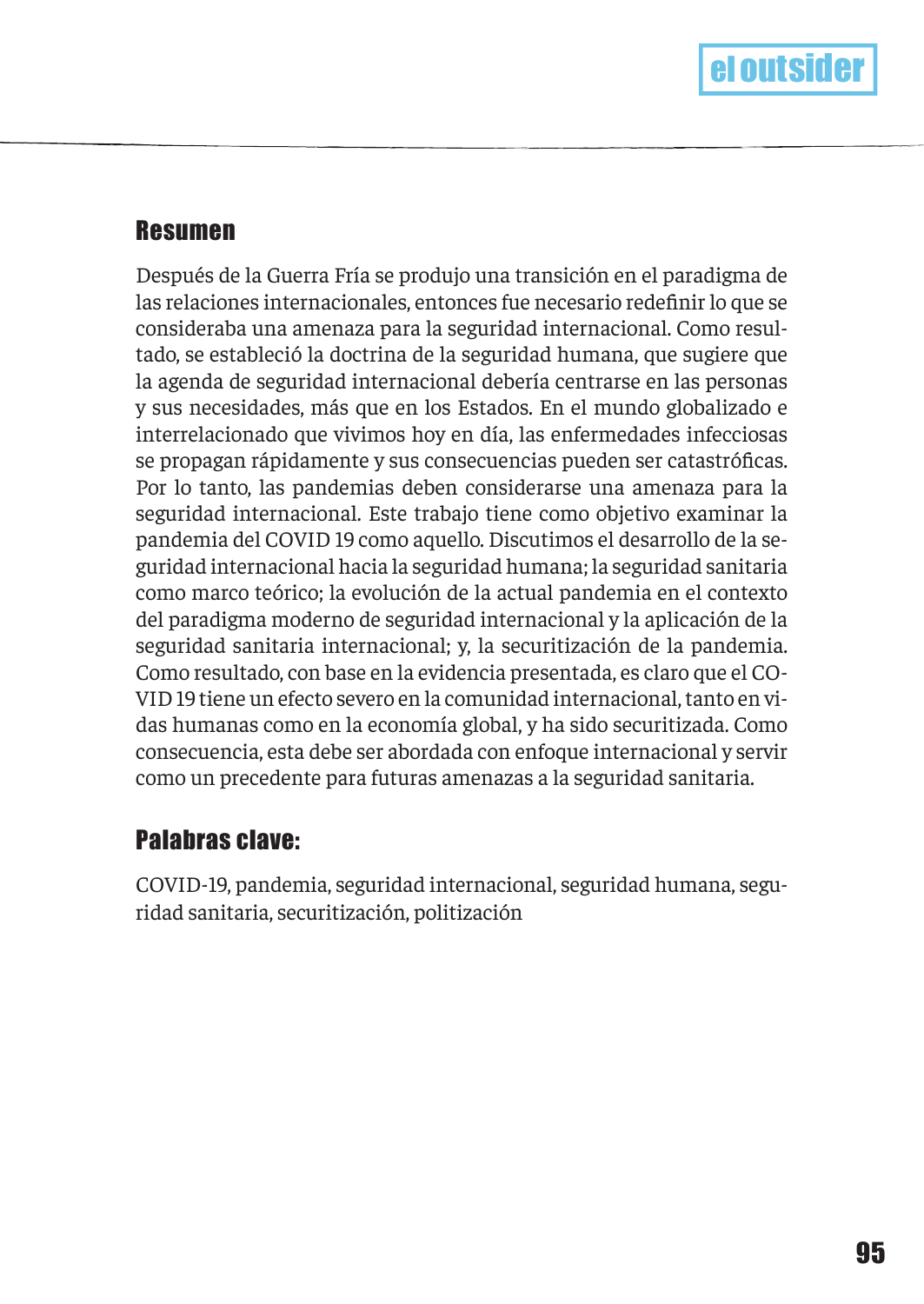#### **Introduction**

In the year 2020, COVID 19 was severely affecting the whole globe, taking millions of lives, and causing a recession on the world's economy. However, is it worrying enough to be considered as an international security threat (IST)? This paper sustains that the COVID 19 pandemic should be seen and treated as such. To uphold this statement, and after contextualizing the issue, frst we will explore the change from international security (IS) towards a human security paradigm; second, health security as a theoretical framework; third, the evolution of the pandemic in context of modern IS paradigm and international health security enforcement; and fnally, the securitization of the pandemic. We conclude that, since the international community must see health security issues as an IST, it should also prepare all international institutions to face new pandemics efectively.

#### **1. Contextualization of the issue**

Following the Cold War, a transition on international relations paradigm occurred. Thus, it was necessary to redefne what was considered a threat to IS. In the post-Cold War era, new phenomena with potentially global efects appeared, such as organized crime, drug traficking, natural disasters, and environmental problems (Astié-Burgos 2014, 143). Additionally, major international issues were displaced from an East-West to a North-South axis, since many of the threats described no longer had a State character, but rather a root cause in poverty and marginalization (Thomas 2003, 211). As a result, the United Nations Development Programme (UNDP) proposed the novel concept of human security, through which it was suggested that the IS agenda should focus on people and their needs (Astié-Burgos 2014, 147) rather than States.

In the past and in our modern world, infectious diseases represent a serious threat to national security. In developed countries, a high contagion rate can collapse health systems and cause massive casualties in the labor force (Hidalgo 2014, 4). Likewise, limited trafic of goods and people, a consequence of the severity of the imposed containment measures, can cause economic impacts even more serious than the disease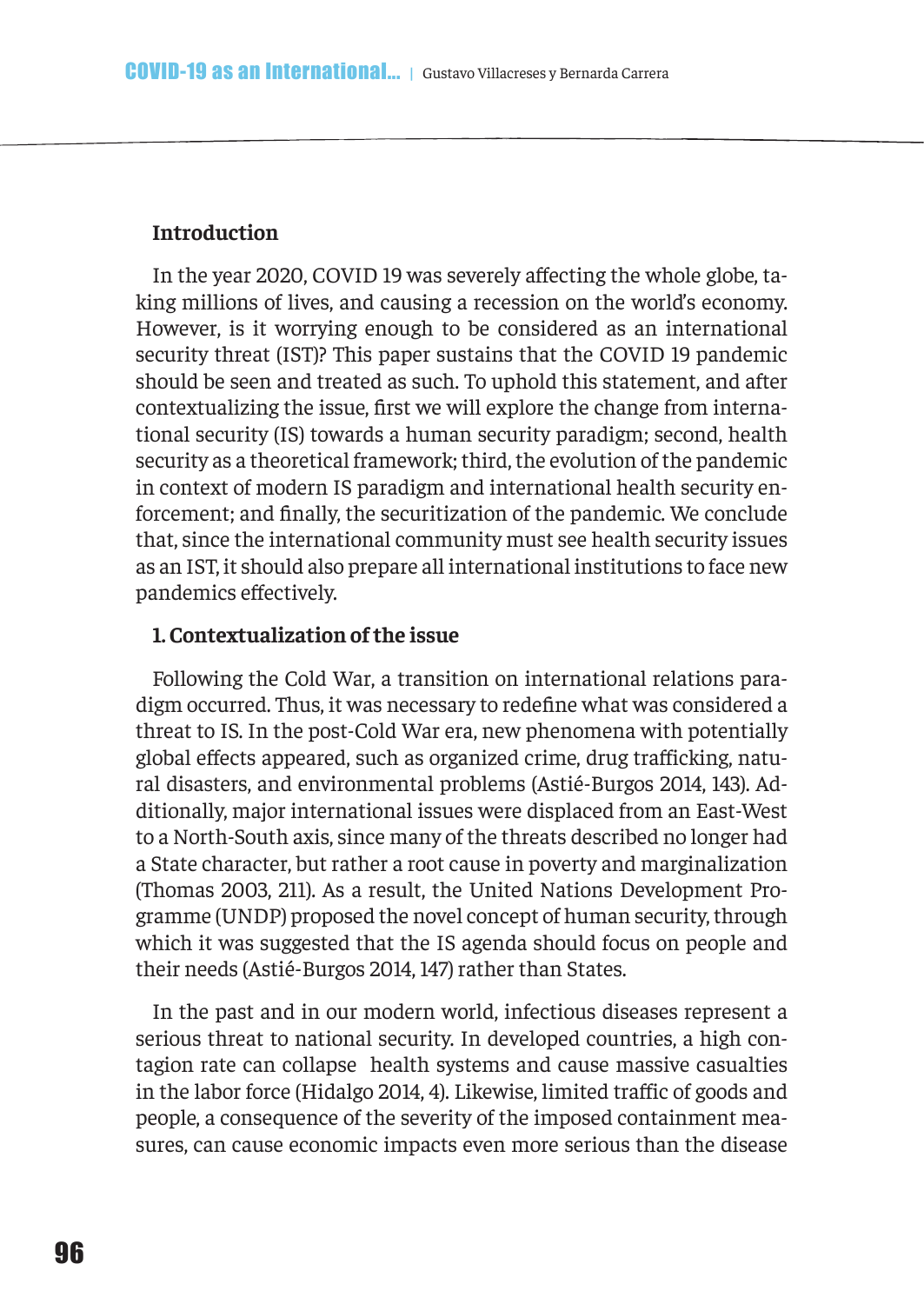

itself (Mansour and Salem 2020, 2). As a result, scarce resources can lead to a political crisis and destabilization of the State (Bragatti and Telarolli de Almeida 2020, 108). On the other hand, for developing countries, this situation could be further aggravated by the scarcity of resources to fght the disease (Hidalgo 2014, 4). Social destabilization can lead to violence, and even lead to conflict (Schaffer 2018, 45). For these reasons, national security strategies address how the pandemic is managed, as they afect health, economy, and the state's stability (Hidalgo 2014, 4). Consequently, action is needed both within the country and abroad.

In the globalized and interrelated world we live nowadays, infectious diseases spread rapidly, and their consequences can be catastrophic. The most remarkable example is the COVID-19 pandemic, since it afects national and international security (Wenham 2020, 2). As a result, a pandemic constitutes a shared responsibility among the international community (Taniguchi and Morales-Castro 2020, n.p.). Additionally, it could be used as a justifcation for decision making and actions exempt from the ordinary political process, meaning securitization (Bernard, Bowsher and Sullivan 2020, 1783). Nevertheless, it could be managed through international eforts under the novel concept of human security (Stoeva 2020, 3).

#### **2. From international security toward human security**

Despite its antiquity in the social science arena, "security" is an elusive object of study because it cannot be objectively defned. Its content varies according to the era, the actors involved, and the interests of those who use the term (Manciu 2019, 85). For example, in medieval times, the mere existence of another religion in the holy territory was a suficient motive for a group to feel threatened and go to war; however, such justifcation for war is inapplicable in our modern times (Kržalić and Korajlić 2018, 256). Traditionally, security has been understood as the protection against any threat to the classic unity of social, political, and legal organization in the international community, meaning the State. In this realistic tradition, the primary focus has been political and military, with the main and perhaps only threat: war, since it endangers the self-determination of States (Silva and Pereira 2019, 210). Therefore, the fun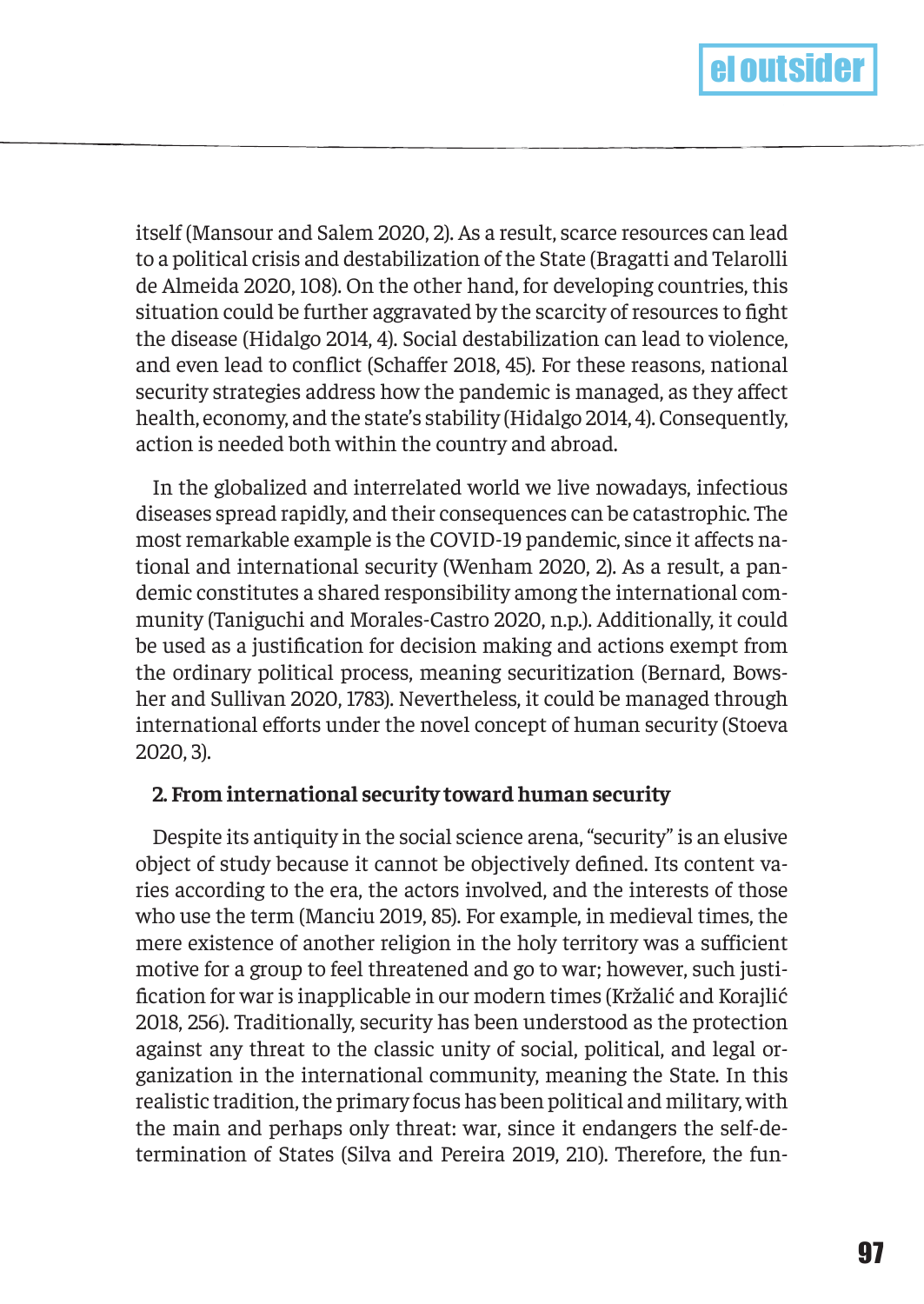damental mean for achieving security has been through military force (Dannreuther 2013, 32). Based on last century's war experiences, and in relation to the state's individualistic perspective on obtaining security; the States have reached a consensus on the need to achieve peace and friendly coexistence (Oliveira Baccarini 2018, 107). As a result, a collective security system, the United Nations Security Council, was developed, and security took an international nature towards the global community (Mishra 2007, 146).

Therefore, this new vision was embodied in the Charter of the United Nations. Since then and until a few decades ago, the United Nations objectives were focused on global stability and effective international cooperation (Manciu 2019, 83). However, due to the impact of human and society's development, traditional threats (i.e., war) have been joined by others of greater complexity. These threats are characterized by the fact that they go beyond territorial limits and legal regimes, for example, cyber warfare (Robinson, Jones, and Janicke 2015, 10). Additionally, they cannot be efectively dealt with by States individually or as a group. They undoubtedly represent new frontiers for international action.

Firstly, these threats involve not only the rebellious participation of States against international cooperation (e.g., inter-State conficts or the development of weapons of mass destruction), but also the entry of new belligerent actors (e.g., transnational crime, intra-State conficts, and terrorism) (Manciu 2019, 83). As a result, the paradigm of the traditional theory of security sufered three transitions: from State security to collective and individual security, from national security to biospheric security, and from State responsibility to a difused responsibility at all levels of public and private human organizations. Afterwards, a series of phenomena were recognized as a threat to human security, such as climate change, natural disasters, poverty, infectious diseases, and environmental resources reduction (ibid). Based on this recognition, security encompasses seven focuses: economic, food, environmental, personal, community, political, and health. As a result of this contemporary approach, human security doctrine was established, and from then on, every threat to "freedom from fear, from misery, and from life with dig-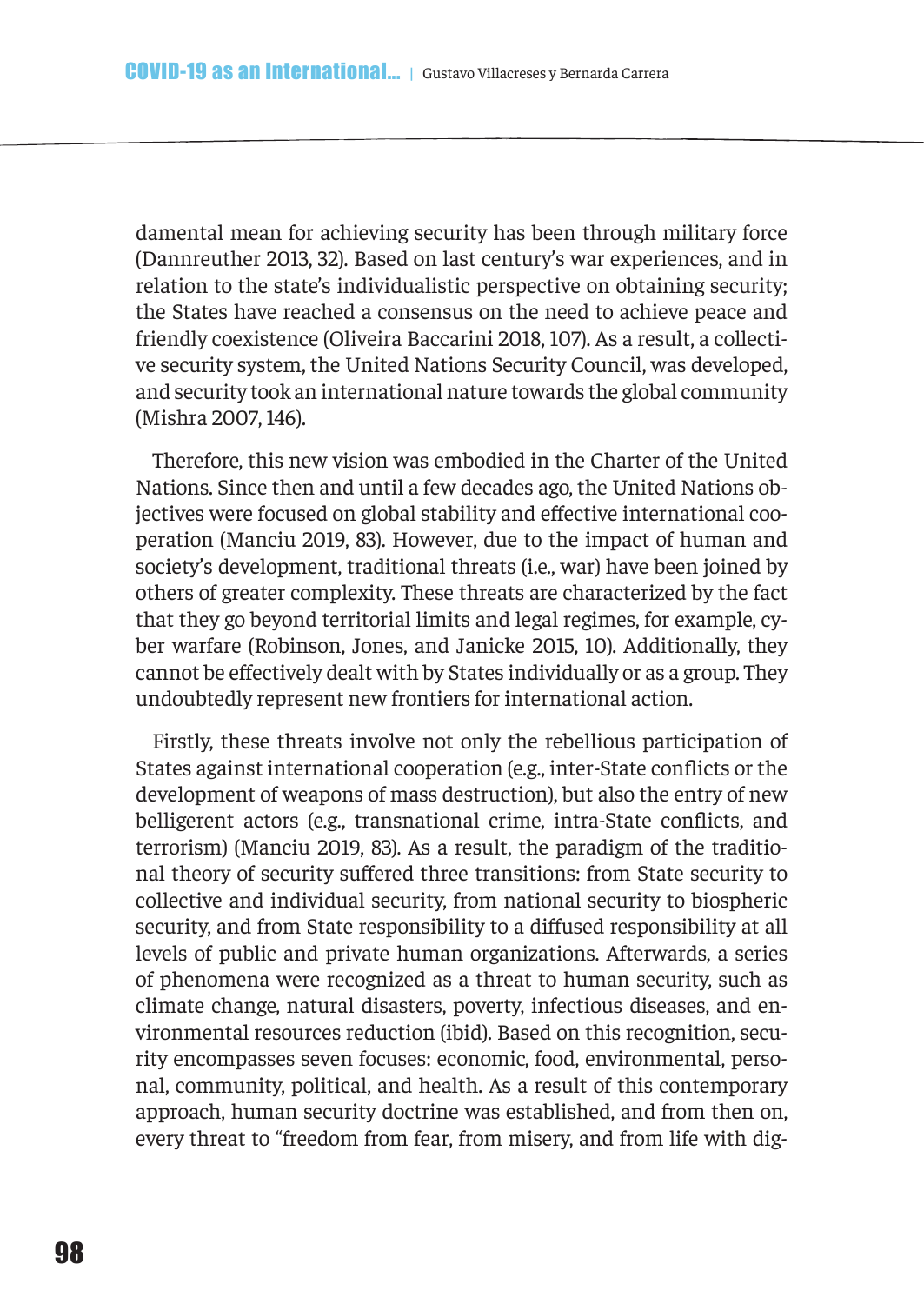

nity" is considered a threat to IS (Estrada 2016, 374). From such a broad vision, it has come to be stated that any phenomenon related to human existence can be the content of security depending on the political decisions taken by those responsible for providing it. This phenomenon is called securitization.

With the contemporary distancing from realistic theory towards a more fexible vision regarding threats to the IS and human rights, an issue related to people's rights can adopt three levels: non-politicization, politicization, or securitization (Buzan, Wæver and de Wilde 1998, 15). In the frst scenario, the issue is not addressed by the State or anyone in its sphere of infuence. In the second, the issue is addressed by the State and is a subject of the public policy agenda. Finally, in the last scenario, the issue is considered a real and direct threat to the security of citizens and therefore requires urgent action. Securitization justifes decision making and action exempt from the ordinary political process.

However, how can we defne to what level a security issue is addressed? This will depend on the social construction of that issue. In turn, the social opinion that builds the issue to some degree of importance is constructed from the approach taken by the agents or authorities responsible for security at all levels (Villa and Santos 2011, 117). In the securitization model, three elements intervene: the referential object, the securitizing agent, and the functional actor. The referential object is represented by the protected good, that is under threat. The second is the subject that gives relevance to the issue as a security issue, hence justifying the temporary suspension of political boundaries. The last one implements the measures to confront the threat. Nevertheless, this process's key dimensions is that, as a conclusion to the emergency, the reaction falls outside the conventional political process, with exceptional means and beyond the ordinary public policy rules. The justifcation for this is the protection of the citizens. This reaction is carried out in a three-step process: identifcation of the existential threat, legitimization of the temporary suspension of political boundaries, and execution of the emergency measures (Silva and Pereira 2019, 211).

Finally, the opposing doctrine holds that the best way to address a se-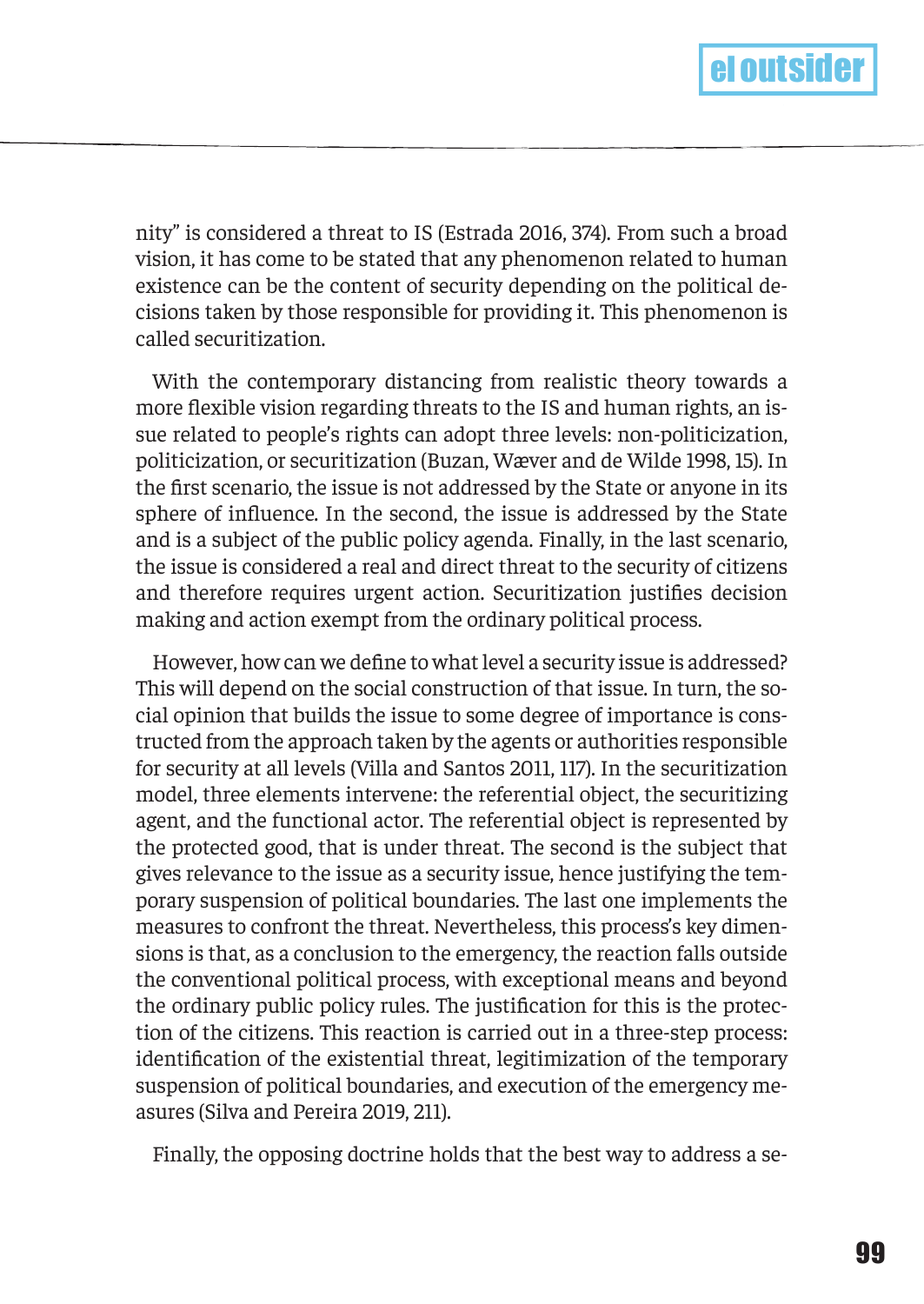curity issue is through desecuritization, which in Hanrieder and Kreuder-Sonnen (2020) terms means maintaining the security issue at a political level. However, the discussion of the best approach will depend on analyzing the results of each strategy accomplished by the security authority and its interests. Furthermore, such processes can also occur within the new international human security threats, for example, health security.

#### **3. The need for health security**

The concept of health security emerged during the First World War, following the side efects of warfare on health. The living conditions of soldiers during hostilities (i.e., the handling of dead and wounded, malnutrition, massive displacement, poor sanitary conditions, excess stress, lack of medical attention, etc.), unleashed strong pandemics that could be more lethal than the enemy itself (Astié-Burgos 2014, 151). For example, the Spanish infuenza wiped out more than ffty million people (Manciu 2019, 83). Since then, it is clear that a remarkably close link connects health and security, and several nations have addressed pandemics as a threat (Sirleaf 2018a, 480; Stoian 2018, 159). For example, between 1990 and 2000 the Central Intelligence Agency of USA (CIA) recognized that infectious diseases, exacerbated by globalization (i.e., pandemics), were a threat to national security, international stability, and global economic growth (Astié-Burgos 2014, 152). A pandemic has been traditionally defned as "[…] a widespread epidemic of contagious disease throughout the whole of a country or one or more continents at the same time" (Honigsbaum 2009, 1939). Examples of historically recorded pandemics are Spanish fu (H1N1) in 1918, H2N2 in 1957, Hong Kong fu (H3N2) in 1968, and Swine fu (H1N1) in 2009 (Chen and Yang 2018, S2228).

In this context, diplomacy for global health emerged in 1851 at the frst International Health Conference (Astié-Burgos 2014, 161). At this conference, several European nations met to create cooperative mechanisms to combat pandemics such as cholera, yellow fever, etc. (Sirleaf 2018b, 326). Since then, disease control became an issue for the global diplomatic agenda. As a result, several similar meetings have been held, international treaties negotiated, international cooperation intensifed,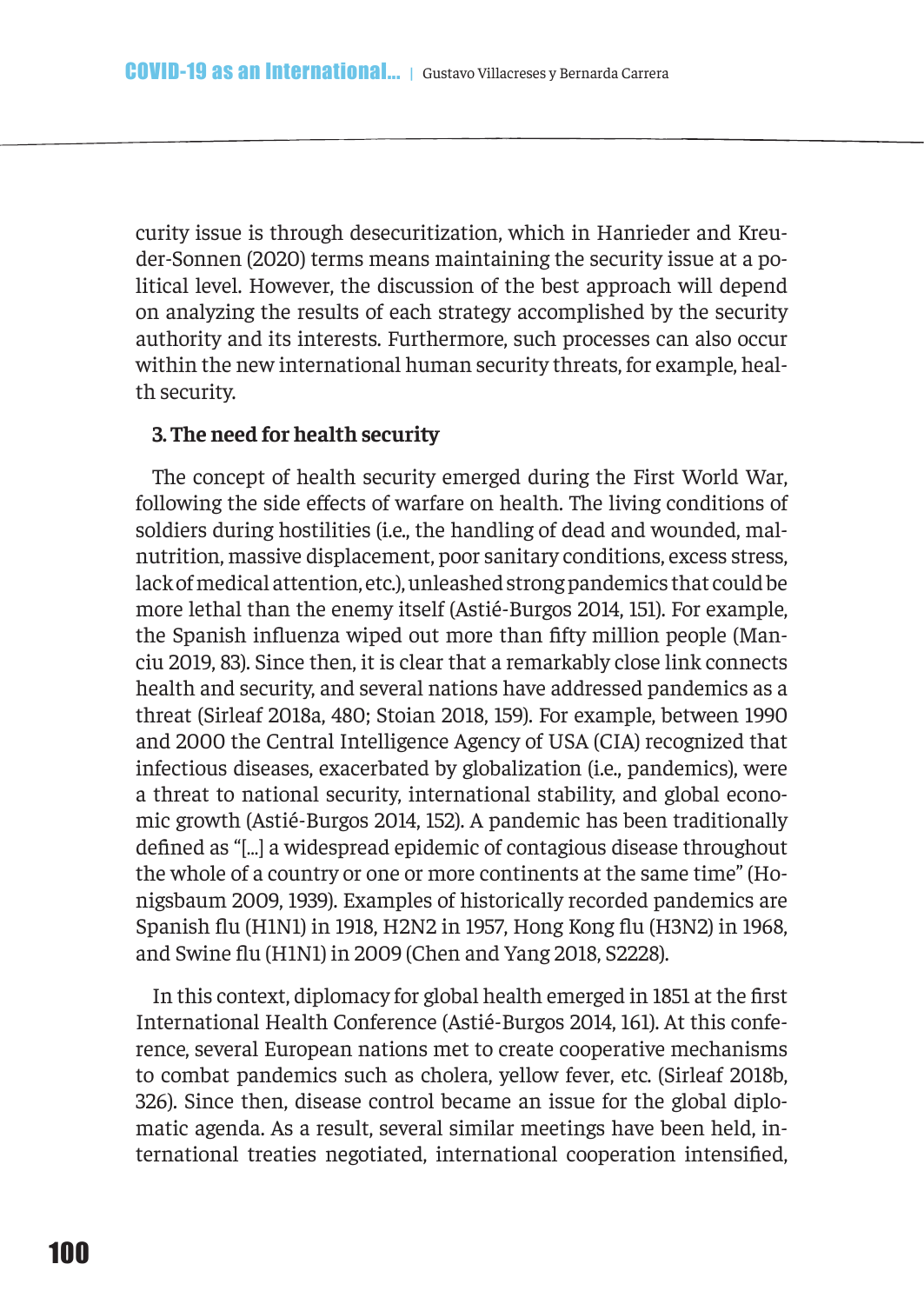

and multilateral institutions created (Astié-Burgos 2014, 162). All these efforts led to the creation of the World Health Organization (WHO) in 1948. Finally, in 2001 the WHO approved resolution WHA54.14 on "Global Health Security" focusing on epidemic and alert response (Fifty-Fourth World Health Assembly 2001). Such document addresses the phenomenon of globalization of infectious diseases; since nowadays the high population mobilization worldwide has given even more potential to possible pandemics to afect and unbalance peace and IS (Brousselle et al. 2020, 17).

As an example of this situation, only 8 months after the new Ebola outbreak in Africa, the WHO declared the epidemic as a global health emergency, alerting the consequences of the virus and its danger to the public health of other States (Hidalgo 2014, 2); resulting in the frst United Nations health mission. Similarly, in 2014, the United States,

along with 26 nations, the WHO, the World Bank, and more international agencies, launched the "Global Health Security Agenda" aiming to create a safe and secure world from the threats of infectious disease (Gostin 2019, 274). This agenda is based on three pillars: prevention, immediate detection anywhere in the world, and rapid and efective respon-



se to avoid damage (Hidalgo 2014, 8). All of these require adequate international coordination and communication. As a result, recent global eforts demonstrate that international health is a shared responsibility, as no country can protect itself from threats emanating from infectious diseases alone (Fox 2017, 1217; Saifullah and Ahmad 2020, 51; Wilson 2015, 15). Consequently, the prevention and management of pandemics is also a shared responsibility, as they are an international threat that, regardless of where they occur, thanks to globalization and international interdependence, can afect the health, stability, and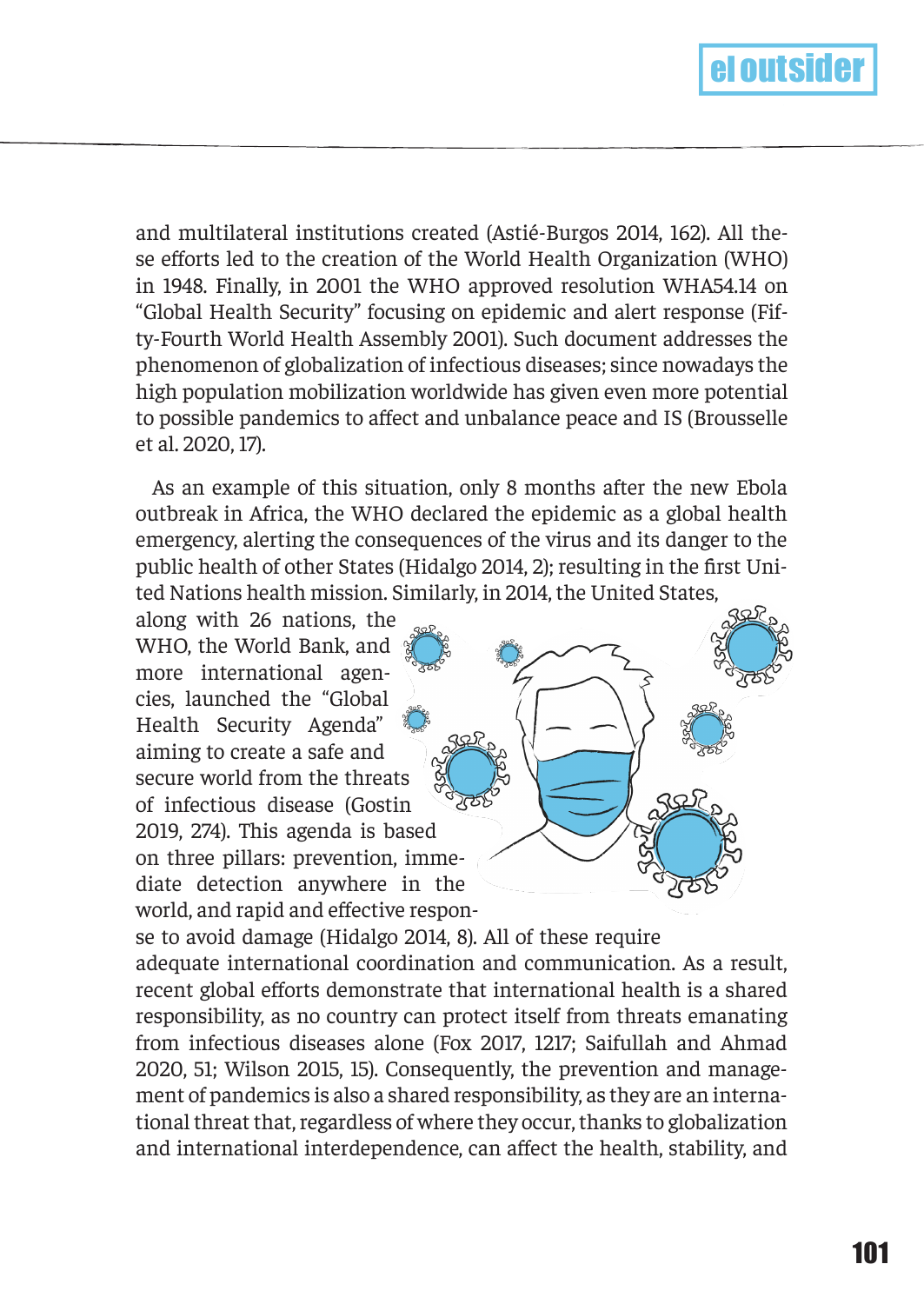economy of the whole world (Lo 2020, 17). This is the case of the recent pandemic COVID-19.

#### **4. COVID-19, a threat to humanity**

Following the timeline of "WHO's response to COVID-19"; in late December 2019, a cluster of cases of "pneumonia of unknown cause" were reported in Wuhan, China (WHO 2020). The WHO's Country Ofice in China notifed the International Health Regulations (IHR) about this viral condition. Until the frst week of January 2020 there were no deaths linked to these cases. By the next week, Chinese authorities announced that a novel coronavirus caused the outbreak.

On January 16, the Pan American Health Organization (PAHO) issued its frst epidemiological alert on the novel coronavirus. By January 30th, one month after the frst reported case, there were 98 cases in 18 countries outside China. Afterwards, the IHR declared the novel coronavirus outbreak a health emergency of international concern (PHEIC). In the frst week of February, there were almost 200 cases worldwide, and the WHO Director-General asked the UN Secretary-General to activate the UN crisis management policy. On March 11, the WHO recognized CO-VID-19 as a pandemic, because "[it] was not just a public health crisis but one that would touch every sector [and calling] for countries to take a whole-of-government, whole-of-society approach, built around a comprehensive strategy to prevent infections, save lives, and minimize impact" (WHO 2020).

The COVID-19 pandemic has various bearings; frst of all, its numerous deaths. At the date of writing (November 3, 2020), 47,093,222 cases of CO-VID-19 have been reported worldwide and 1,207,290 deaths due to such disease (European Centre for Disease Prevention and Control 2020, n.p.). Furthermore, the Institute for Health Metrics and Evaluation (IHME) projects that by the 1st of March 2022, there will be 2,757,830 COVID-19 deaths (2020, n.p.). Secondly, there are also economic costs related to the health caring of infected people. Additionally, there is the economic collateral damage of countries that "imposed tight restrictions on movement to halt the spread of the virus" (The World Bank 2020). Such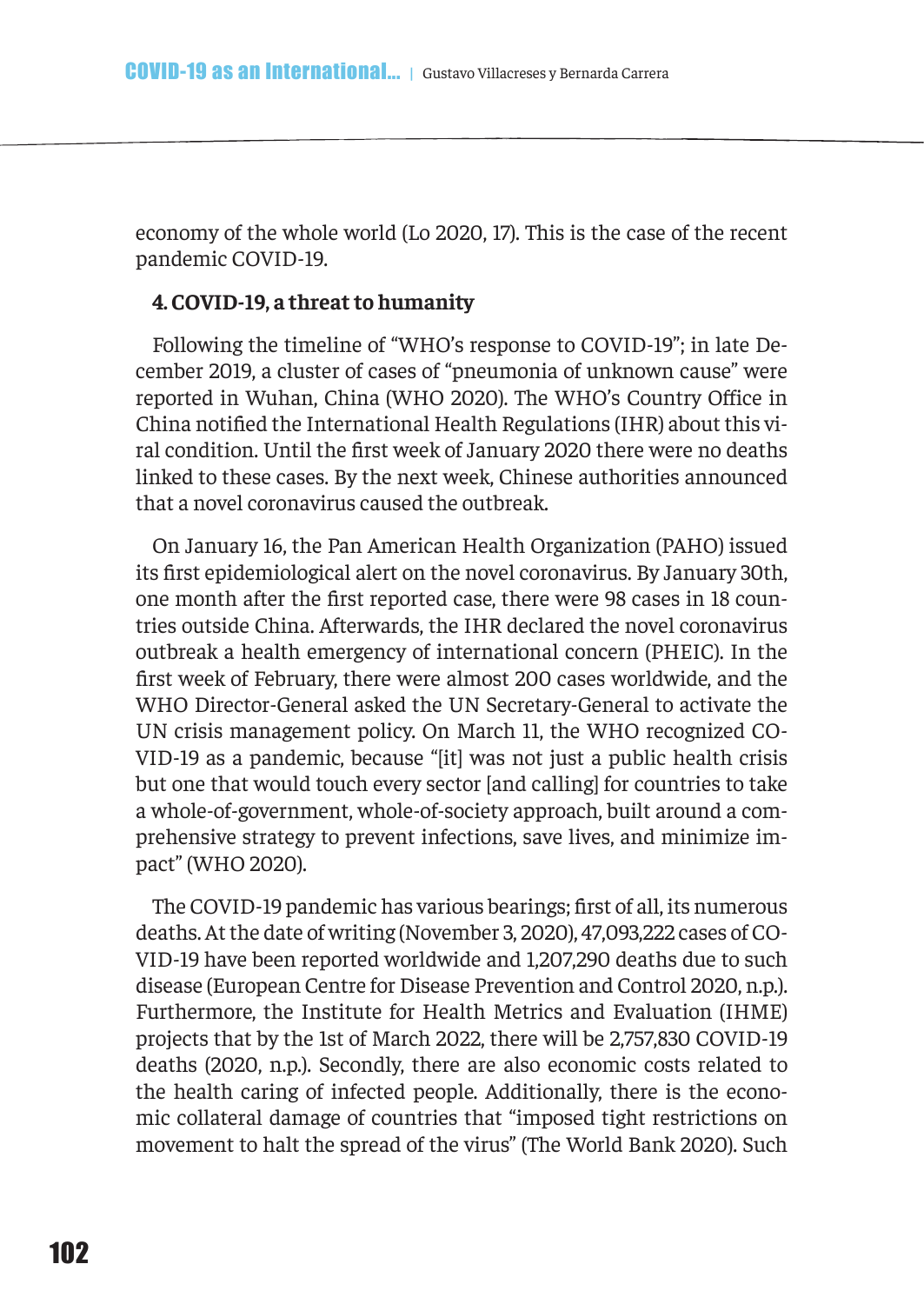

restrictions resulted in "[t]he baselines (*sic*) forecast envisions a 5.2 percent contraction in global GDP in 2020" (ibid) and an estimated loss of at least US \$220 billion in developing countries (UNCTAD 2020, n.p.). There are many more collateral efects, such as in education, international trade, politics, and others (Otto 2020, 30; Chaisse 2020, 101; Humble 2020, 394). Bearing in mind this data and the impact of the global health challenge, COVID-19 could be understood as a "reminder of the prime importance of the health of populations for sustaining the political, economic, and social health of the nation-State" (Daoudi 2020, 2). It is clear that the well-being of communities worldwide is fragmented, the global responsibility to protect the right to health for all is not accomplished, and the silent enemy is still around us.

Hence, why should COVID-19 be considered an IST now? The answer is simple: because it was not considered before.

The lack of a centralized and common response to the pandemic, as governments turned inwards to manage their internal health and governance crises, declaring war on COVID-19, has been marked by the depth of economic and geopolitical disparities underpinning the global order (Daoudi 2020, 3).

The international community did not pay immediate attention to the evolution of the pandemic (Koblentz and Hunzeker 2020, n.p.). Taking into consideration, it took 7 months for the UN Security Council to adopt a resolution (i.e. Resolution 2532) that recognized the dangers of COVID-19 for international peace and security (United Nations Security Council 2020, n.p.). Additionally, nation-States still looked at themselves as individuals of a global neighborhood instead of a united global community with millions of human lives trusting in their quick and, most of all, coordinated answer. Finally, national sovereignty has been key to politicization and securitization of COVID-19.

It is necessary to recognize that governments are between a rock and a hard place. On one side, they can impose extreme measures to stop the virus's reproduction rate, but at the risk of alienating the population and suspending economic life (Daoudi 2020, 8). On the other, they can prio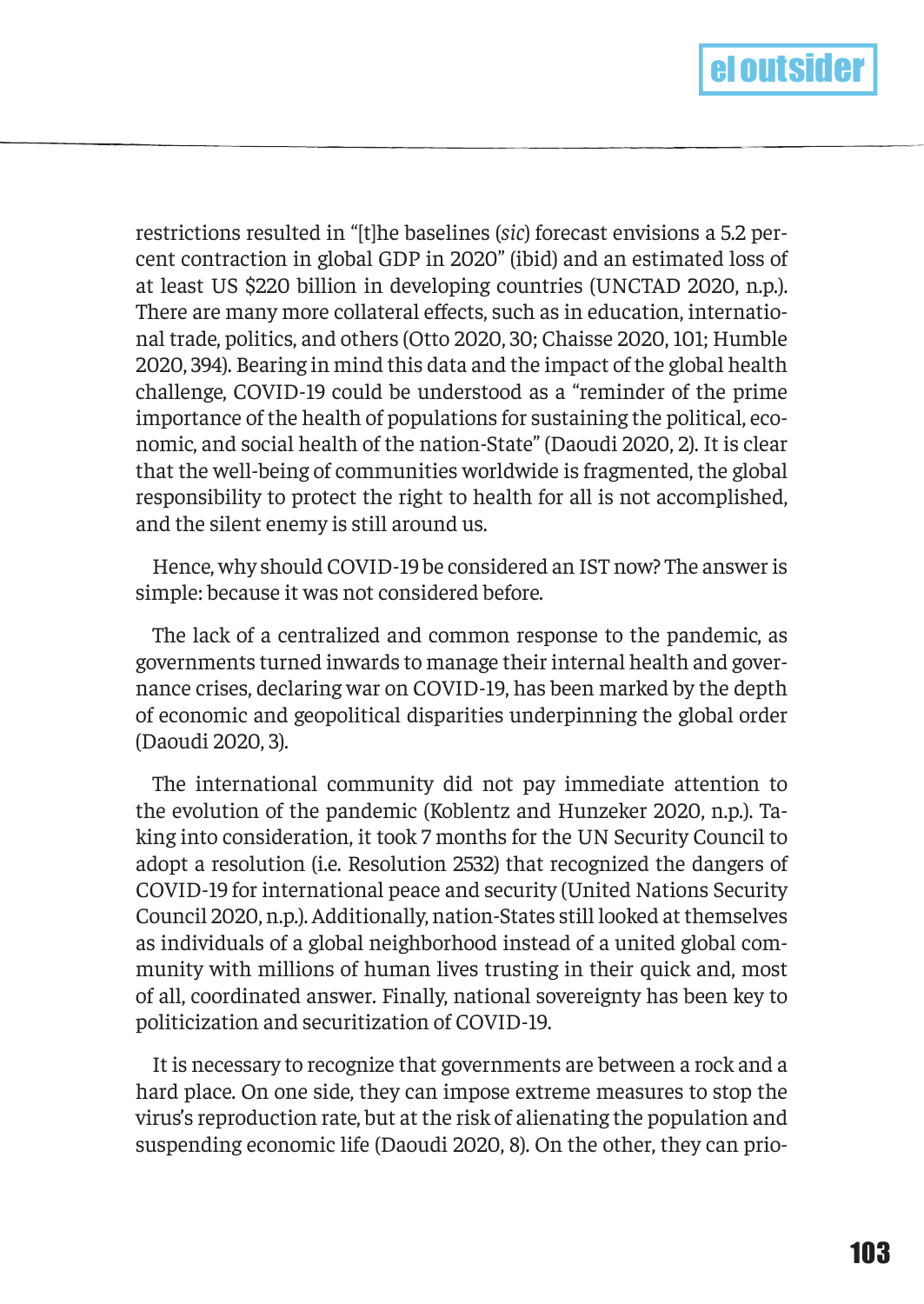ritize economic recovery with less drastic restrictions, but at the risk of a worse health crisis and a subsequent social stability breakdown. This represents a hard both health and economic decision. Only one possible option seems available: take both ways, in balance. However, another big decision (diminished before) should be considered: global health should be treated, now on in this new normality, as an international community affair.

In this way, not only future pandemics could be avoided, but also politicization and securitization. In addition to the previous pandemics, simulations of these events were popular since 2001 (O'Toole, Michael, and Inglesby 2002, 972), given that authorities knew about the lack of eficient response without international coordination. Clade X in 2018, and Crimson Contagion in 2019 are two of the many simulations that demonstrated we were not prepared to face a pandemic (ibid). These simulations called out our national and international institutions; since they were not strong enough to manage such an event.

#### **5. The Securitization of COVID-19**

In this context, has the current COVID-19 pandemic been securitized by the international community?

As for the frst step of securitization, identifying the threat, the WHO declared COVID 19 a pandemic in March 2020. In addition, experts from the International Monetary Fund stated in a report that the pandemic is a crisis like no other, and they textually referred to it "as if it were a war" (Dell'Ariccia et al. 2020, n.p.). Additionally, the United Nations Secretary-General, Antonio Guterres, compared the crisis as the most challenging "since World War II" (United Nations Secretary-General, 2020). Therefore, it is clear that the threat of COVID 19 has been identifed.

Regarding the second step, which takes in consideration high caliber decisions, we can appreciate its verifcation due to the establishment of states of emergency in several nations around the globe (As English 2020, n.p.). Only through a state of emergency can the executive power suspend diferent rights (i.e., civil liberties), such as the right to mobi-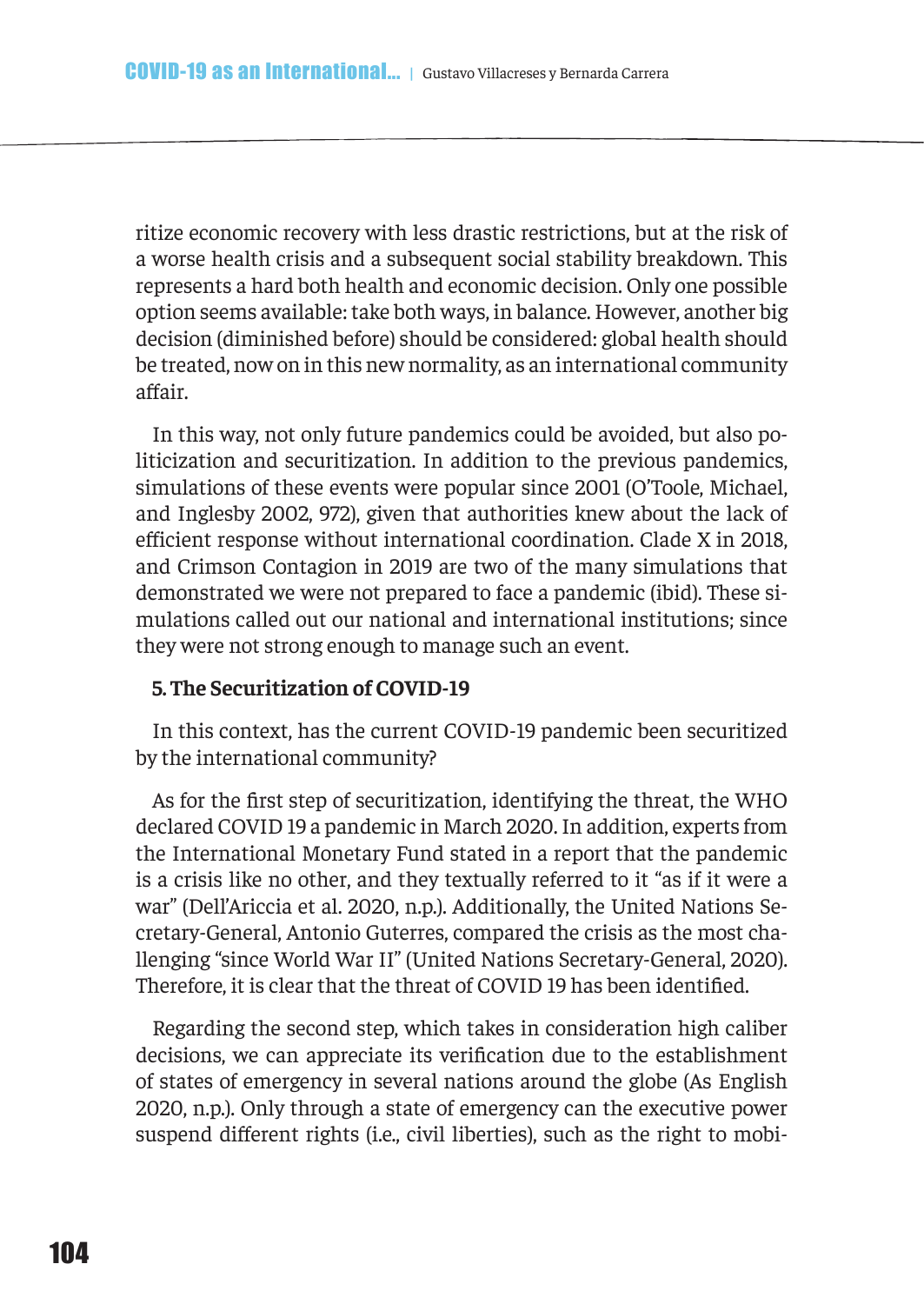

lize or associate (Luscombe and McClelland 2020, 1; Mykhalovskiy and French 2020, 6). This is currently happening in nations which established a state of emergency, such as Ecuador, Italy, Spain, and others, or even in countries with less harmful measures such as the suspension of large-scale events (International Monetary Fund 2020, n.p.). As a result, whether the responses of diferent governments to the pandemic were more or less strict, it is clear that the temporary suspension of political limits has been legitimized, being such limit the state's obligation to respect citizen's rights and not suspend them.

Finally, concerning the third step, the implementation of emergency measures, it can be seen how several States have responded to the pandemic using the military, as they would with war. For example, under the state of emergency, military forces and State resources have been mobilized, rights have been suspended on the grounds of combating the pandemic, and both intra- and interstate borders have been closed (International Monetary Fund 2020, n.p.). These measures generate distrust and hostility between neighboring countries. Additionally, nations as Peru and the Philippines have taken disproportionate human rights measures, such as imprisoning and even killing citizens who violate quarantine measures (Aljazeera 2020, n.p.). Thus, based on the evidence presented, it is clear that the COVID-19 pandemic has been securitized by the international community.

#### **6. Conclusion**

The purpose of this paper was to demonstrate that the COVID 19 pandemic is an IST; therefore, it has to be treated as such. It has been explained that IS transitioned from a traditional conception where States were protected from other States to a broader perspective where new actors appeared. Afterwards, new threats were considered, that afected not only States as an institution but rather the human being. As a result, such global threats shifted the international community focus from a State centered vision to a human security ideal. This new conception of security aimed to protect citizens, which are a common element in the entire international community. We no longer protect the States but humanity itself. One of the threats that can afect human security is the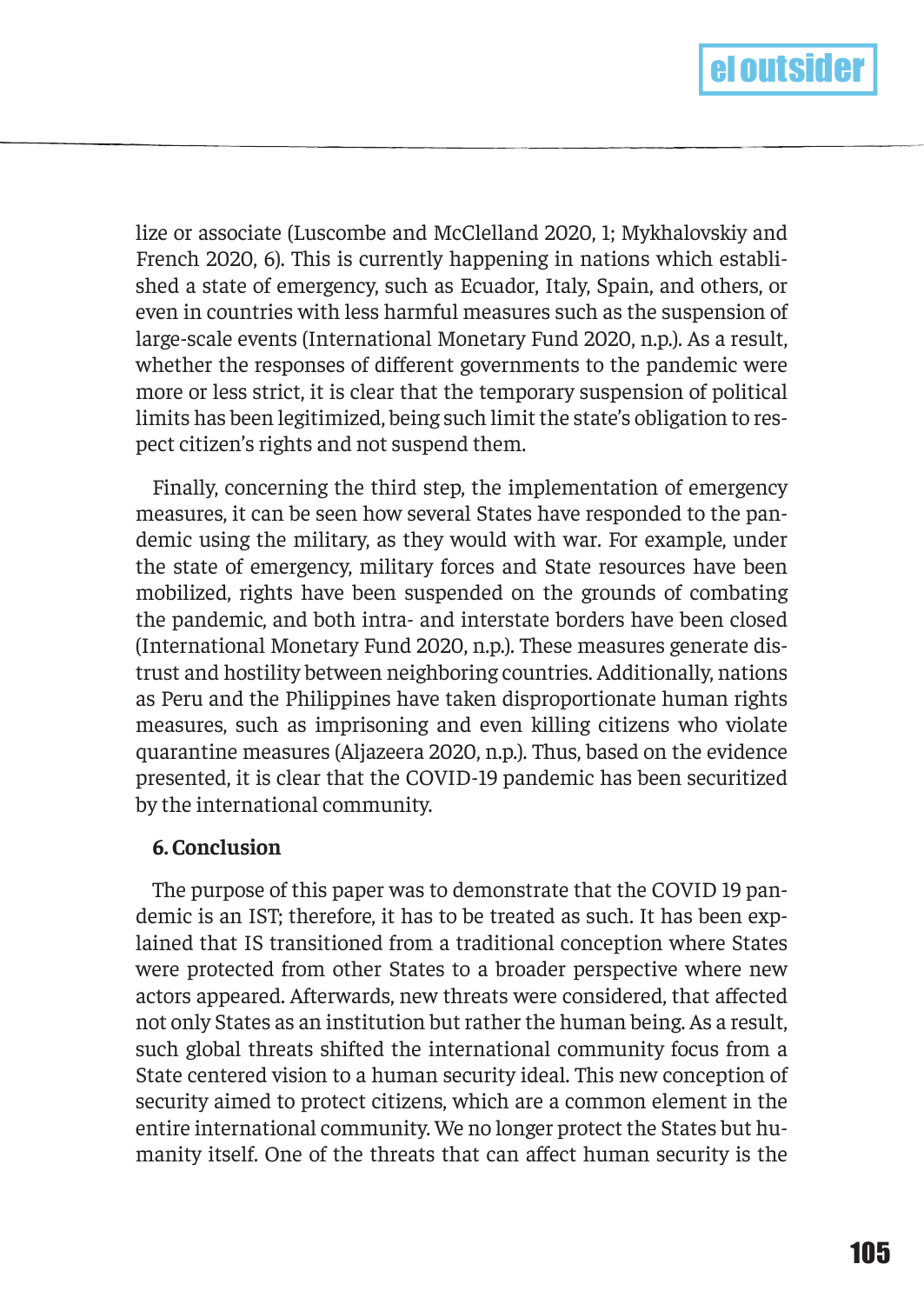issue of global heath, hence, pandemics. A present case of this threat is COVID-19, a disease that has caused damage on human lives, world economics, and has been securitized. As a result, it is an IST, and its response should be faced in a coordinated manner by all States together. But above all, the present global sufering generated by COVID-19 should be a precedent for the international community and the basis for a preparation of all common institutions to face future sanitary threats to human security. However, this opens a new debate: what is the boundary in between protecting citizens from COVID-19, and protecting citizen's rights from the State?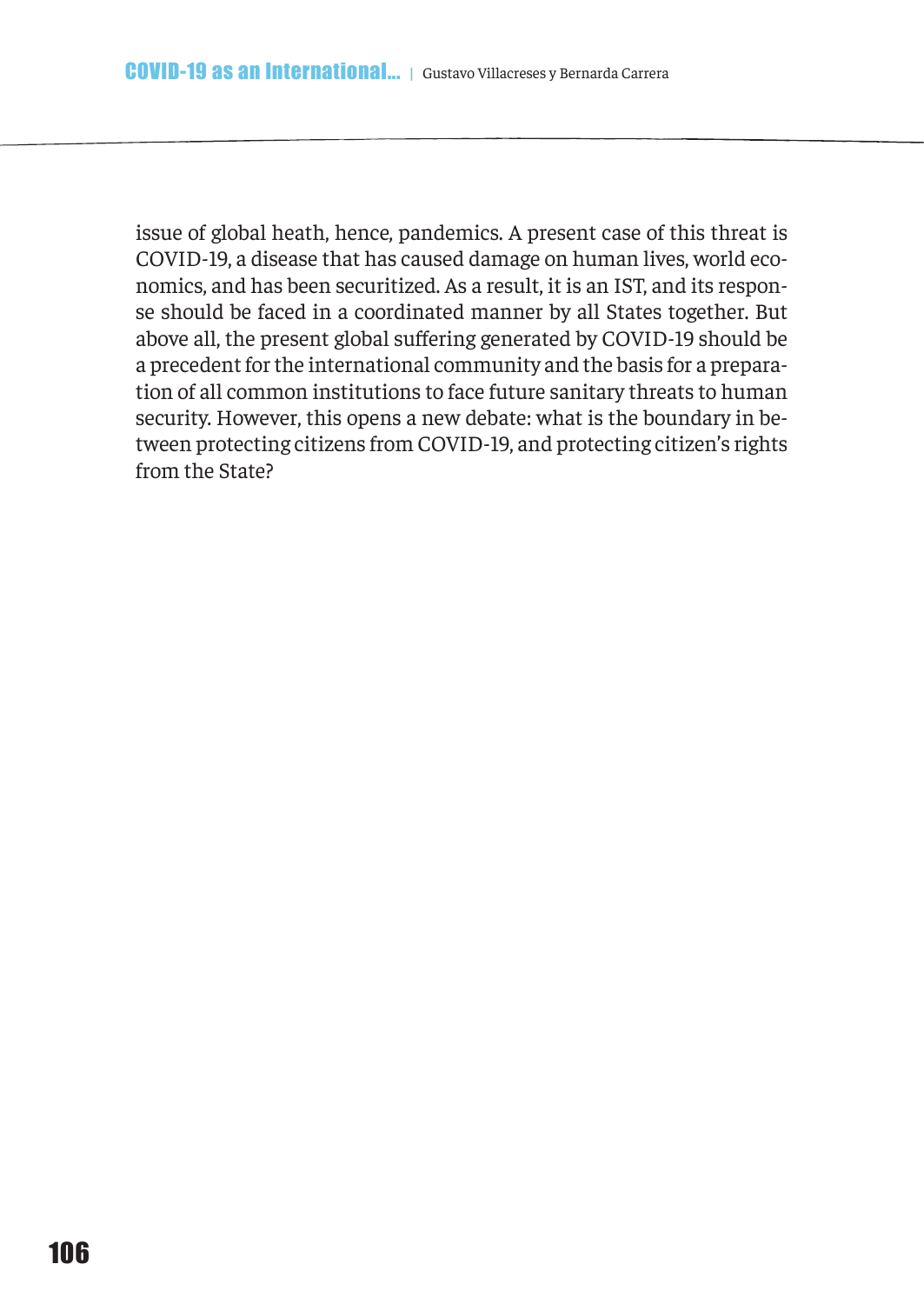## **References**

- Aljazeera. 2020. "UN raises alarm about police brutality in COVID-19 lockdowns". Aljazeera. Access: September 23, 2020. ‹https://www.aljazeera.com/ news/2020/4/28/un-raises-alarm-about-police-brutality-in-covid-19-lockdowns›.
- As English. 2020. "Coronavirus: Which countries have declared state of emergency?". As English. Access: November 15, 2020. ‹https://en.as.com/en/2020/04/08/ other\_sports/1586370252\_184109.html›.
- Astié-Burgos, Walter. 2014. "Seguridad internacional y diplomacia para la salud global". *Revista Mexicana de Política Exterior,* n. 102, pp. 141-171. ‹https://revistadigital. sre.gob.mx/images/stories/numeros/n102/astieburgos.pdf›.
- Bernard, Rose, Bowsher, Gemma, and Sullivan, Richard. 2020. "COVID-19 and the Rise of Participatory SIGINT: An Examination of the Rise in Government Surveillance Through Mobile Applications". *American Journal of Public Health,* 110(12), pp. 1780-1785. ‹https://doi.org/10.2105/AJPH.2020.305912›.
- Bragatti, Milton Carlos and Telarolli de Almeida Leite, Maria Luísa. 2020. "¿Por Qué Podríamos Enfrentarnos? Confictos Internacionales Por Los Recursos y Seguridad Hídrica En Sudamérica". *Revista De Relaciones Internacionales, Estrategia y Seguridad,* Vol. 15, no. 2, pp. 99-114. Doi:10.18359/ries.4284
- Brousselle, Astrid; Brunet Jailly, Emmanuel; Kennedy, Christopher; Phillips, Susan D.; Quigley, Kevin; and Roberts, Alasdair. 2020. "Beyond COVID‐19: Five commentaries on reimagining governance for future crises and resilience". *Canadian Public Administration,* 63(3), pp. 1-40. ‹http://dx.doi.org.ezbiblio.usfq.edu. ec/10.1111/capa.12388›.
- Buzan, Barry, Wæver, Ole and de Wilde, Jaap. 1998. *Security: A New Framework for Analysis.* Boulder: Lynne Reinner.
- Chaisse, Julien. 2020. "Both possible and improbable could COVID-19 measures give rise to investor-state disputes?". *Contemporary Asia Arbitration Journal (CAA Journal)*, 13(1), pp. 99-184. ‹https://heinonline.org/HOL/P?h=hein.journals/caaj13&i=101›.

Chen, Ling and Yang, Zifeng. 2018. "One century after 1918 fu pandemic, an ultima-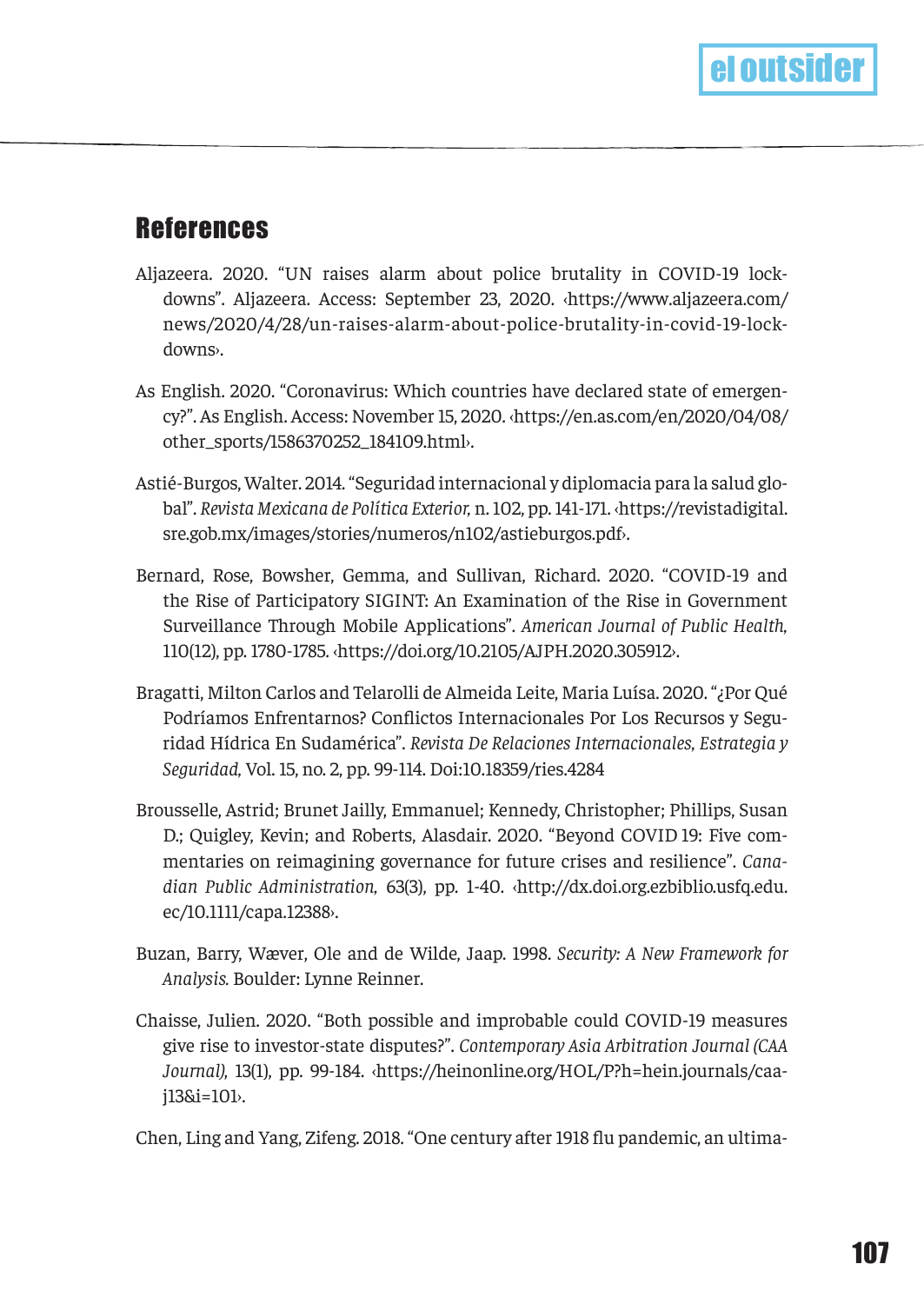te solution remains pending...". *Journal of Thoracic Disease*. Vol 10, Suppl. 19, July 2018, S2228-S2229. doi:10.21037/jtd.2018.07.57.

- Dannreuther, Ronald. 2013. *International Security: The Contemporary Agenda.* Cambridge: Polity Press.
- Daoudi, Salma. 2020. "The War on COVID-19: The 9/11 of Health Security?". *Policy Center for the New South*, Policy Paper PP 20-06 (April 2020). ‹https://www.policycenter.ma/sites/default/fles/PP%20-%2020-06%20%28%20Salma%20Daoudi%20%29%20COVID-19.pdf›.
- Dell'Ariccia, Giovanni; Mauro, Paolo; Spilimbergo, Antonio; and Zettelmeyer, Jeromin. 2020. "Economic Policies for the COVID-19 War". *International Monetary Fund Blog*. Access: October 25, 2020. ‹https://blogs.imf.org/2020/04/01/economic-policies-for-the-covid-19-war/›.
- Estrada, Dorothy. 2016. "Seguridad Humana y Derecho Internacional Público". *Anuario Español de Derecho Internacional*, Vol. 32, pp. 373-404. DOI: 10.15581/010.32.373- 404.
- European Centre for Disease Prevention and Control. 2020. "COVID-19 situation update worldwide, as of 3 November 2020". European Centre for Disease Prevention and Control: An agency of the European Union. Access: March 11, 2020. ‹https://www.ecdc.europa.eu/en/geographical-distribution-2019-ncov-cases›.
- Fifty-Fourth World Health Assembly. 2001. "Resolution WHA54.14. Global health security: epidemic alert and response". Fifty-Fourth World Health Assembly. Access: November 20, 2020. ‹https://apps.who.int/gb/ebwha/pdf\_fles/WHA54/ ea54r14.pdf›.
- Fox, Jacqueline. 2017. "Zika and the failure to act under the police power". *Connecticut Law Review,* 49(4), pp. 1211-1270. ‹https://heinonline.org/HOL/P?h=hein.journals/conlr49&i=1245›.
- Gostin, Lawrence O. 2019. "Global health security in an era of explosive pandemic potential". *Asian Journal of WTO and International Health Law and Policy,* 14(1), pp. 267- 285. ‹https://heinonline.org/HOL/P?h=hein.journals/aihlp14&i=269›.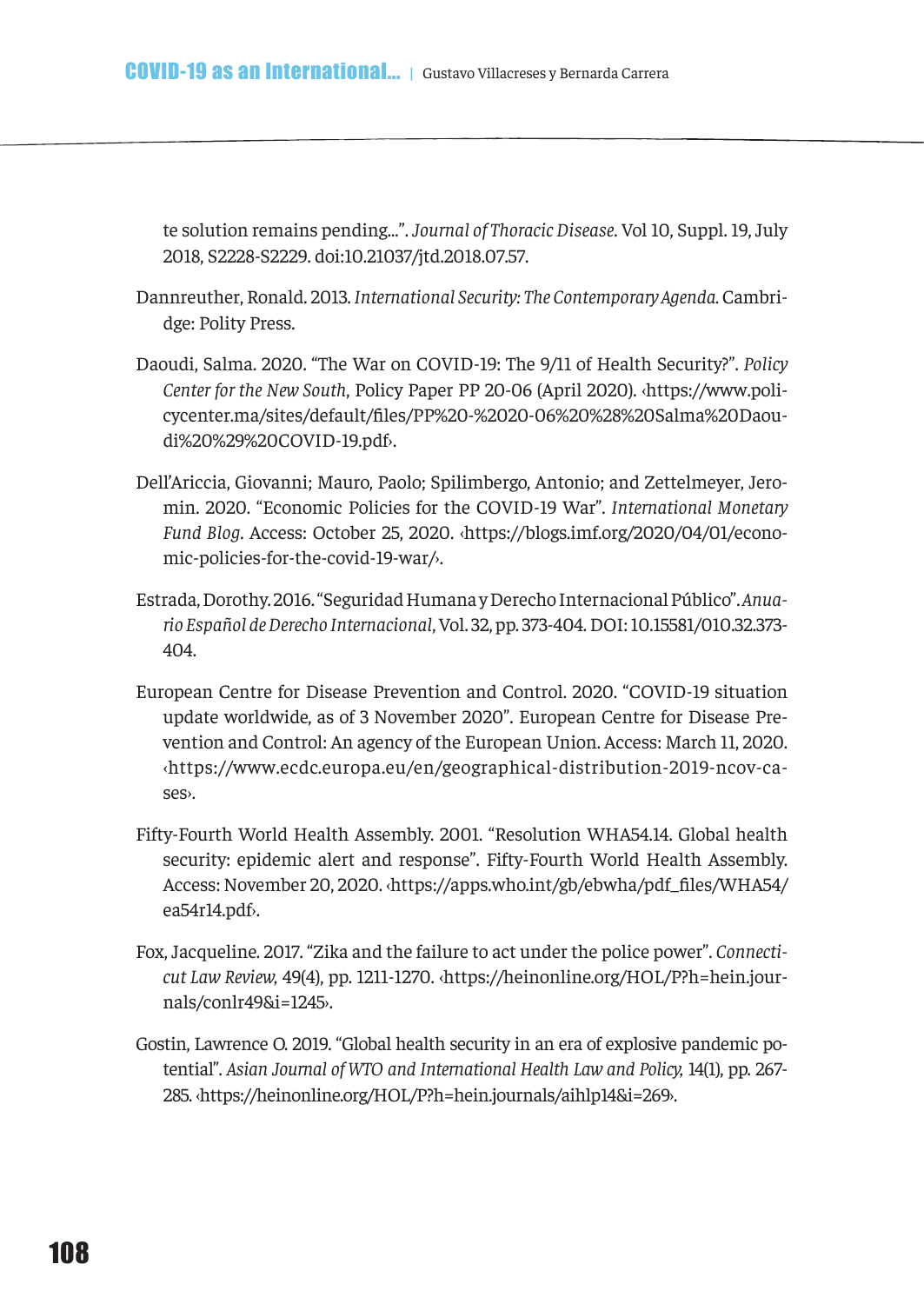

- Hanrieder, Tine and Kreuder-Sonnen, Christian. "WHO Decides on the Exception? Securitization and Emergency Governance in Global Health". *Security Dialogue,*  vol. 45, no. 4, pp. 331-48. ‹http://www.jstor.org/stable/26291745›.
- Hidalgo García, María del Mar. 2014. "Las pandemias y la seguridad internacional". *Instituto Español de Estudios Estratégicos,* 60/2014, pp. 1-9. ‹http://www.ieee.es/ Galerias/fichero/docs\_analisis/2014/DIEEEA60-2014\_Pandemias\_MMHG. pdf›.
- Honigsbaum, Mark. 2009. "Historical keyword Pandemic". *The Lancet,* vol. 373, issue 9679, 1939. ‹https://doi.org/10.1016/S0140-6736(09)61053-9›.
- Humble, Mackenzie. 2020. "The treacherous landscape for foreign g-sibs: The IHC framework and fnancial stability". *Columbia Business Law Review,* 2020(1), pp. 336-395. ‹https://heinonline.org/HOL/P?h=hein.journals/colb2020&i=342›.
- Institute for Health Metrics and Evaluation. 2020. "COVID-19 Projections". University of Washington. Access: November 29, 2020. ‹https://covid19.healthdata. org/global?view=social-distancing&tab=trend›.
- International Monetary Fund. 2020. "POLICY RESPONSES TO COVID-19". International Monetary Fund. Access: November 9, 2020. ‹https://www.imf.org/en/ Topics/imf-and-covid19/Policy-Responses-to-COVID-19›.
- Koblentz, Gregory and Hunzeker, Michael. 2020. "National security in the age of pandemics". *Defense One, April 3*. Access: November 11, 2020. ‹https://www.defenseone.com/ideas/2020/04/national-security-age-pandemics/164365/›.
- Kržalić, Armin and Korajlić, Nedžad. 2018. "Terrorism as a Global Security Threat". *Journal of US-China Public Administration*, Vol. 15, No. 6, pp. 253-260.
- Lo, Chang-fa. 2020. "The Missing Operational Components of the IHR (2005) from the Experience of Handling the Outbreak of COVID-19: Precaution, Independence, Transparency and Universality". *Asian Journal of WTO and International Health Law and Policy*, vol. 15, no. 1 (March 2020), pp. 1-26. ‹https://heinonline. org/HOL/Page?handle=hein.journals/aihlp15&collection=journals&id=3&startid=&endid=28›.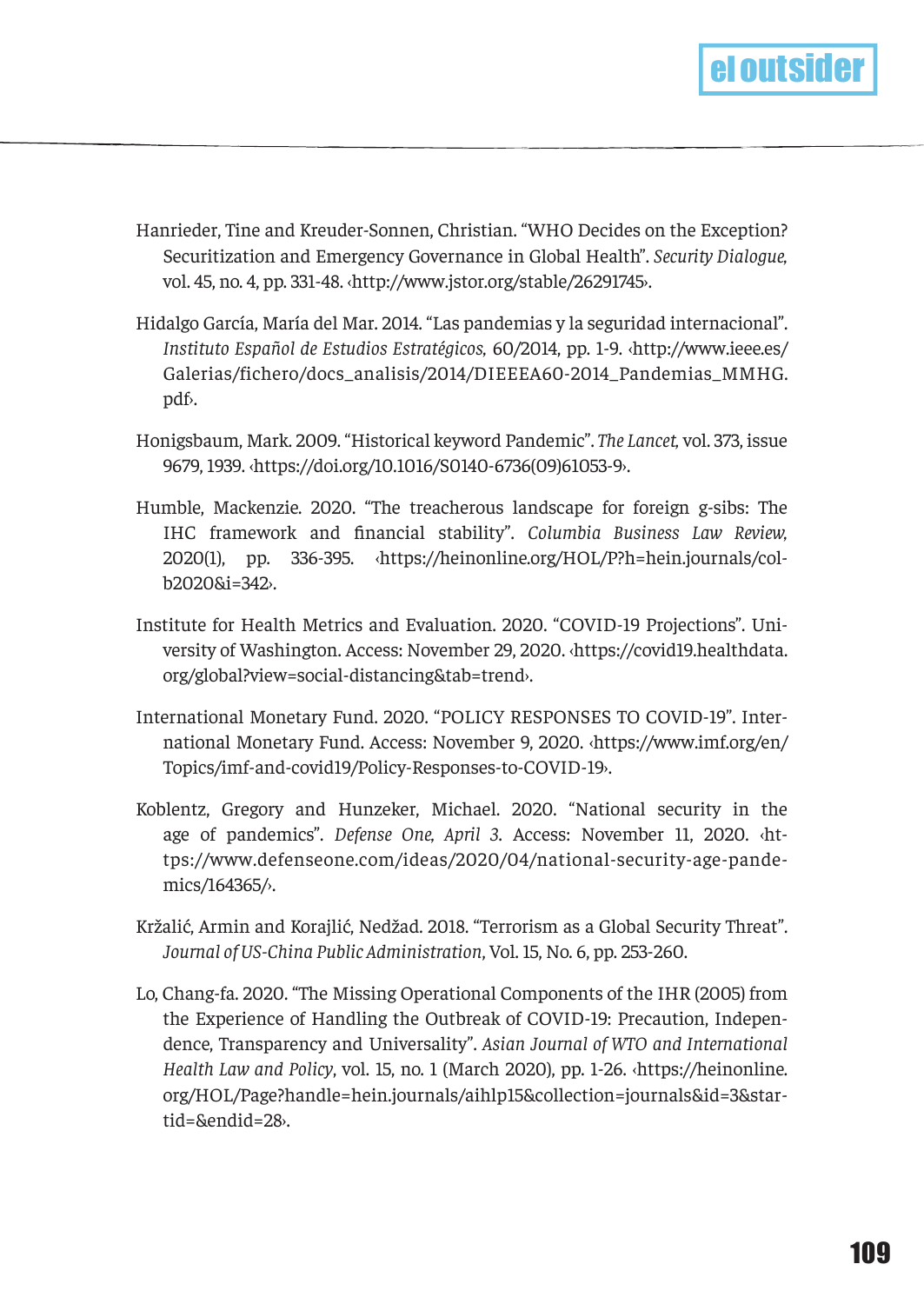- Luscombe, Alex and McClelland, Alexander. 2020. "Policing the Pandemic: Tracking the Policing of COVID-19 Across Canada". *SocArXiv,* April 12, 2020. ‹https:// doi.org/10.31235/osf.io/9pn27›.
- Manciu, Liana-Alina. 2019. "Outlining the Concept of International Security". *Conferința Internațională de Drept, Studii Europene și Relații Internaționale*, VII/2019, pp. 82-88. ‹https://www.ceeol.com/search/article-detail?id=826943›.
- Mansour, Nadia and Salem, Salha Ben. 2020. "Socio-Economic Impacts of CO-VID-19 on the Tunisian Economy". J*ournal of the International Academy for Case Studies*, Vol. 26, no. 4, pp. 1-13. ‹https://search-proquest-com.ezbiblio.usfq.edu.ec/ docview/2449975527?accountid=36555›.
- Mishra, Manoj Kumar. "The United Nations Security Council: Need for Structural Change?". *The Indian Journal of Political Science*, vol. 68, no. 1, pp. 145-55. ‹http:// www.jstor.org/stable/41858827›.
- Mykhalovskiy, Eric and French, Martin. 2020. "COVID 19, public health, and the politics of prevention". *Sociology of Health & Illness*, 2020, Vol. 0, no. 0, ISSN 0141- 9889, pp. 1 12. doi:10.1111/1467-9566.13192.
- O'Toole, Tara, Michael, Mair and Inglesby, Thomas V. 2002. "Shining Light on 'Dark Winter". *Clinical Infectious Diseases*, vol. 34, issue 7, pp. 972-983. ‹https://doi. org/10.1086/339909›.
- Oliveira Baccarini, Mariana Pimenta. 2018. "Informal Reform of the United Nations Security Council". *Contexto Internacional*, vol. 40, issue 01, pp. 97-115. ‹http://dx. doi.org/10.1590/S0102-8529.2017400100005›.
- Otto, Dianne. 2020. "Rethinking 'Peace' in International Law and Politics from a Queer Feminist Perspective". *Feminist Review*, 126(1), pp. 19-38. ‹http://dx.doi.org. ezbiblio.usfq.edu.ec/10.1177/0141778920948081›.
- Robinson, Michael, Jones, Kevin and Janicke, Helge. 2015. "Cyber warfare: Issues and challenges". *Computers & Security,* Volume 49, pp. 70-94, ‹https://doi.org/10.1016/j.cose.2014.11.007›.
- Saifullah, Khalid and Ahmad, Azhar. 2020. "The Increasing Infuence of the Non-State Actors in International Politics". *Journal of European Studies*, 36(2), pp. 39-57. ‹https://search-proquest-com.ezbiblio.usfq.edu.ec/docview/2448237738?accoun-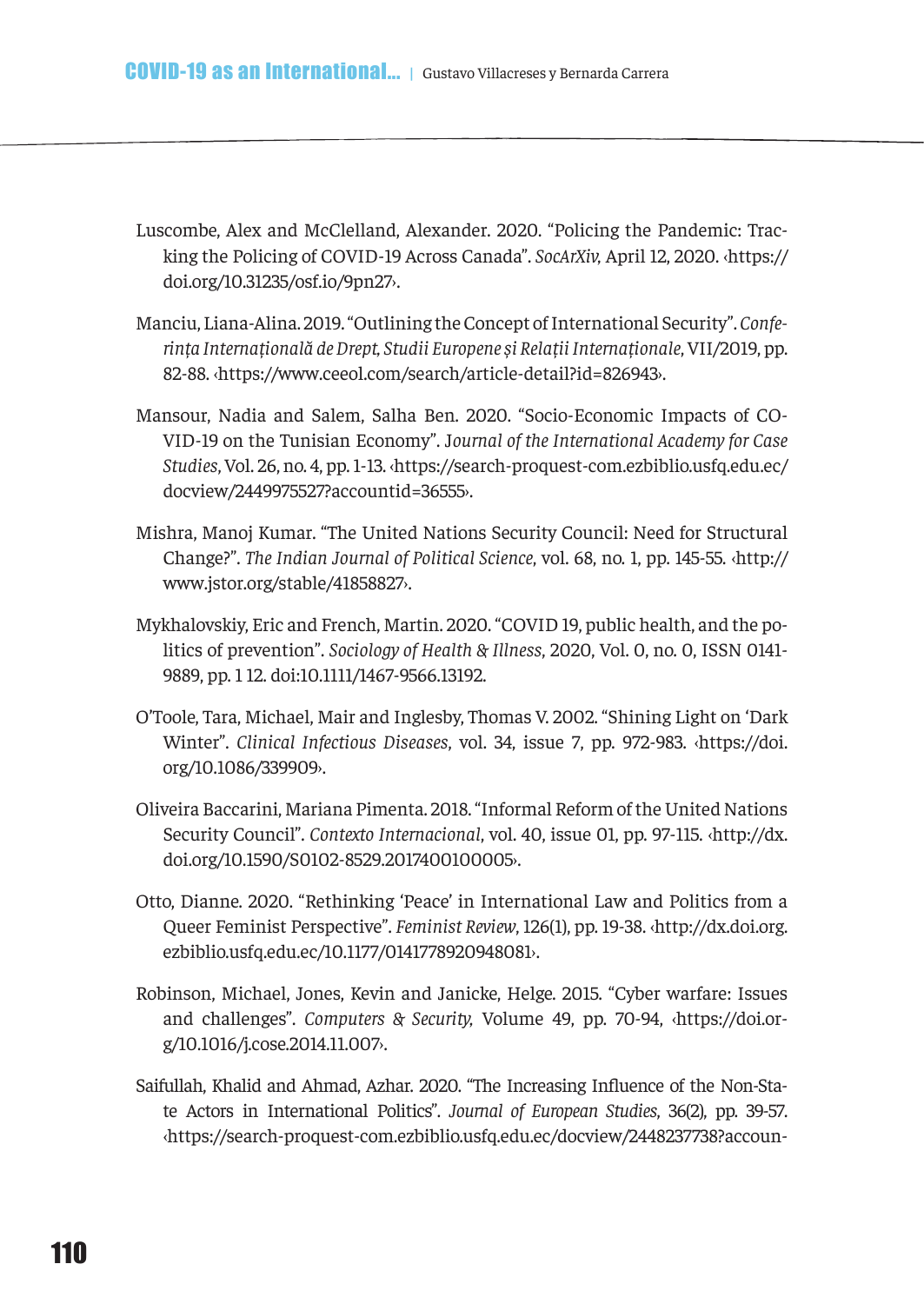

tid=36555›.

- Schafer, Patricia. 2018. "Climate Security Threat America's Achilles' Heel?". *Homeland Security Afairs,* 2018/12, n.p. ‹https://search-proquest-com.ezbiblio.usfq. edu.ec/docview/2204836802?accountid=36555›.
- Silva, Caroline Cordeiro Viana and Pereira, Alexsandro Eugenio. 2019. "International Security and New Threats: Securitisation and Desecuritisation of Drug Traficking at the Brazilian Borders". *Contexto Internacional*, vol. 41(1), pp. 209-233. ‹http://dx.doi.org/10.1590/S0102-8529.2019410100011›.
- Sirleaf, Matiangai. 2018a. "Ebola does not fall from the sky: Structural violence & international responsibility". *Vanderbilt Journal of Transnational Law,* 51(2), pp. 477-554.
- \_\_\_\_\_. 2018b. "Responsibility for Epidemics". *Texas Law Review*, 97(2), pp. 285-354. ‹https://search-proquest-com.ezbiblio.usfq.edu.ec/docview/2174220339?accountid=36555›.
- Stoeva, Preslava. 2020. "Dimensions of Health Security—A Conceptual Analysis". *Global Challenges*, 4(10). ‹https://doi.org/10.1002/gch2.201700003›.
- Stoian, Valentin. 2018. "Securitizing tools and their societal efects: Perceptions of risks and threats to national security in Romania". *Europolity: Continuity and Change in European Governance*, 12(1), pp. 137-170.
- Taniguchi, Hideo and Morales-Castro, Arturo. 2020. "COVID-19: Emotional blindness of the government in times of crisis". *Business Dimension,* 18 (3). doi:10.15665/ dem.v18i3.2416.
- The World Bank. 2020. "The Global Economic Outlook During the COVID-19 Pandemic: A Changed World". The World Bank. Access: June 8, 2020. ‹https://www. worldbank.org/en/news/feature/2020/06/08/the-global-economic-outlookduring-the-covid-19-pandemic-a-changed-world›.
- Thomas, Raju. 2003. "What is Third World Security?". *Annual Review of Political Science,* Vol. 2003/6, pp. 205-232. doi:10.1146/annurev.polisci.6.121901.085731.
- UNCTAD, United Nations Conference on Trade and Development. 2020. "UN calls for \$2.5 trillion coronavirus crisis package for developing countries". UNCTAD,